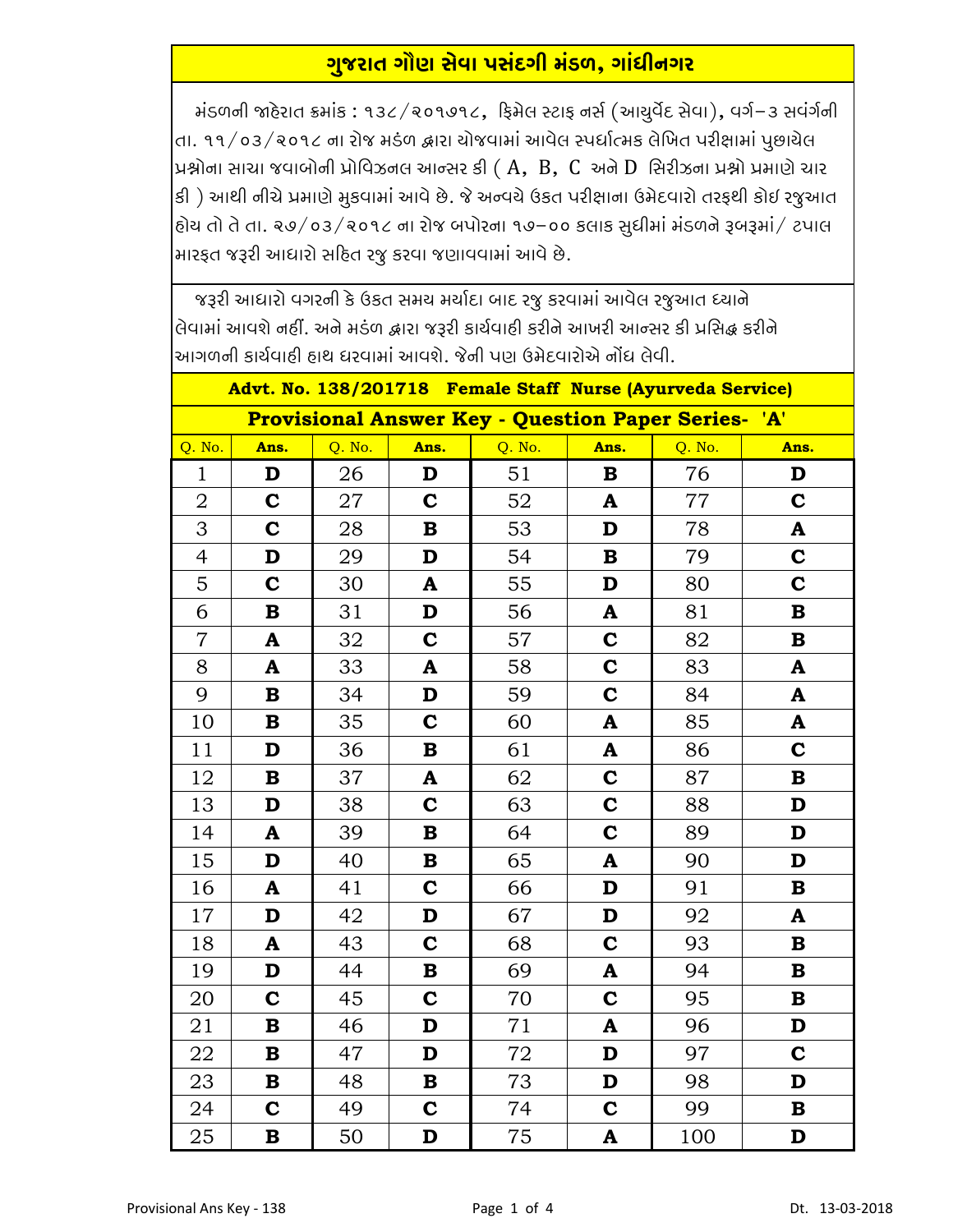| Advt. No. 138/201718 Female Staff Nurse (Ayurveda Service) |             |        |             |        |             |        |             |  |
|------------------------------------------------------------|-------------|--------|-------------|--------|-------------|--------|-------------|--|
| <b>Provisional Answer Key - Question Paper Series- 'B'</b> |             |        |             |        |             |        |             |  |
| Q. No.                                                     | Ans.        | Q. No. | Ans.        | Q. No. | Ans.        | Q. No. | Ans.        |  |
| $\mathbf{1}$                                               | B           | 26     | B           | 51     | D           | 76     | A           |  |
| $\overline{2}$                                             | B           | 27     | A           | 52     | C           | 77     | C           |  |
| 3                                                          | A           | 28     | A           | 53     | A           | 78     | $\mathbf C$ |  |
| $\overline{4}$                                             | A           | 29     | B           | 54     | D           | 79     | $\mathbf C$ |  |
| 5                                                          | A           | 30     | B           | 55     | $\mathbf C$ | 80     | A           |  |
| 6                                                          | $\mathbf C$ | 31     | D           | 56     | B           | 81     | A           |  |
| $\overline{7}$                                             | B           | 32     | В           | 57     | A           | 82     | C           |  |
| 8                                                          | D           | 33     | D           | 58     | $\mathbf C$ | 83     | C           |  |
| 9                                                          | D           | 34     | A           | 59     | B           | 84     | C           |  |
| 10                                                         | D           | 35     | D           | 60     | B           | 85     | A           |  |
| 11                                                         | B           | 36     | A           | 61     | C           | 86     | D           |  |
| 12                                                         | A           | 37     | D           | 62     | D           | 87     | D           |  |
| 13                                                         | В           | 38     | A           | 63     | $\mathbf C$ | 88     | $\mathbf C$ |  |
| 14                                                         | В           | 39     | D           | 64     | B           | 89     | A           |  |
| 15                                                         | В           | 40     | $\mathbf C$ | 65     | $\mathbf C$ | 90     | $\mathbf C$ |  |
| 16                                                         | D           | 41     | B           | 66     | D           | 91     | A           |  |
| 17                                                         | $\mathbf C$ | 42     | ${\bf B}$   | 67     | D           | 92     | D           |  |
| 18                                                         | D           | 43     | $\bf{B}$    | 68     | $\bf{B}$    | 93     | D           |  |
| 19                                                         | $\bf{B}$    | 44     | $\mathbf C$ | 69     | $\mathbf C$ | 94     | $\mathbf C$ |  |
| 20                                                         | D           | 45     | $\bf{B}$    | 70     | D           | 95     | A           |  |
| 21                                                         | D           | 46     | D           | 71     | $\mathbf B$ | 96     | D           |  |
| 22                                                         | $\mathbf C$ | 47     | $\mathbf C$ | 72     | A           | 97     | $\mathbf C$ |  |
| 23                                                         | $\mathbf C$ | 48     | В           | 73     | D           | 98     | A           |  |
| 24                                                         | D           | 49     | D           | 74     | В           | 99     | $\mathbf C$ |  |
| 25                                                         | $\mathbf C$ | 50     | A           | 75     | D           | 100    | $\mathbf C$ |  |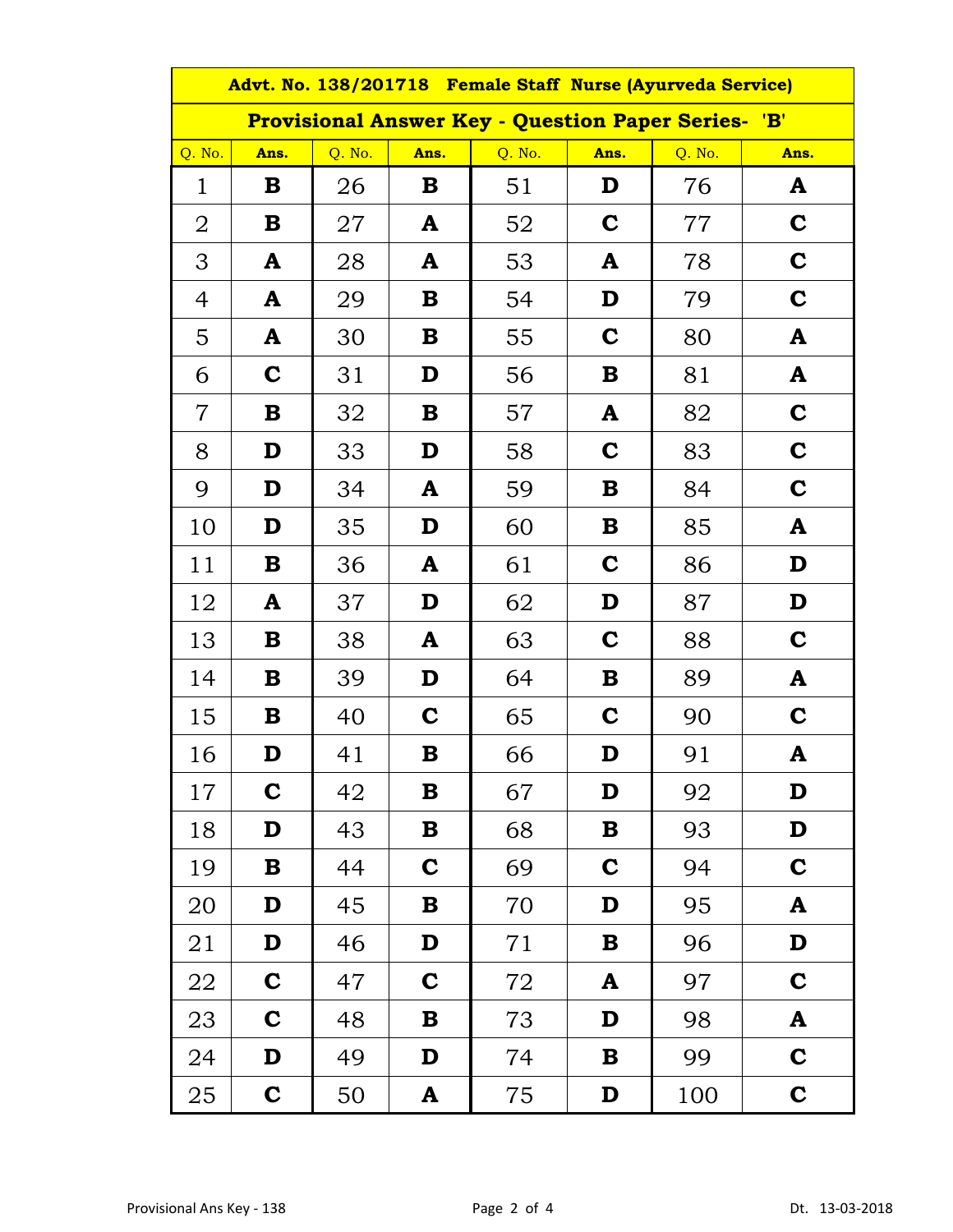| Advt. No. 138/201718 Female Staff Nurse (Ayurveda Service) |             |        |             |        |             |        |              |  |
|------------------------------------------------------------|-------------|--------|-------------|--------|-------------|--------|--------------|--|
| <b>Provisional Answer Key - Question Paper Series- 'C'</b> |             |        |             |        |             |        |              |  |
| Q. No.                                                     | Ans.        | Q. No. | Ans.        | Q. No. | Ans.        | Q. No. | Ans.         |  |
| $\mathbf 1$                                                | D           | 26     | A           | 51     | B           | 76     | B            |  |
| $\overline{2}$                                             | $\mathbf C$ | 27     | C           | 52     | В           | 77     | A            |  |
| 3                                                          | A           | 28     | C           | 53     | A           | 78     | A            |  |
| $\overline{4}$                                             | D           | 29     | C           | 54     | A           | 79     | B            |  |
| 5                                                          | $\mathbf C$ | 30     | A           | 55     | A           | 80     | B            |  |
| 6                                                          | B           | 31     | A           | 56     | $\mathbf C$ | 81     | D            |  |
| $\overline{7}$                                             | A           | 32     | C           | 57     | B           | 82     | B            |  |
| 8                                                          | $\mathbf C$ | 33     | C           | 58     | D           | 83     | D            |  |
| 9                                                          | B           | 34     | C           | 59     | D           | 84     | A            |  |
| 10                                                         | В           | 35     | A           | 60     | D           | 85     | D            |  |
| 11                                                         | $\mathbf C$ | 36     | D           | 61     | В           | 86     | A            |  |
| 12                                                         | D           | 37     | D           | 62     | A           | 87     | D            |  |
| 13                                                         | $\mathbf C$ | 38     | C           | 63     | В           | 88     | A            |  |
| 14                                                         | В           | 39     | A           | 64     | В           | 89     | D            |  |
| 15                                                         | $\mathbf C$ | 40     | C           | 65     | B           | 90     | C            |  |
| 16                                                         | D           | 41     | A           | 66     | D           | 91     | B            |  |
| $17\,$                                                     | D           | 42     | D           | 67     | C           | 92     | B            |  |
| 18                                                         | В           | 43     | D           | 68     | D           | 93     | B            |  |
| 19                                                         | $\mathbf C$ | 44     | $\mathbf C$ | 69     | В           | 94     | $\mathbf C$  |  |
| 20                                                         | D           | 45     | A           | 70     | D           | 95     | B            |  |
| 21                                                         | $\bf{B}$    | 46     | D           | 71     | D           | 96     | D            |  |
| 22                                                         | A           | 47     | $\mathbf C$ | 72     | $\mathbf C$ | 97     | $\mathbf C$  |  |
| 23                                                         | D           | 48     | A           | 73     | $\mathbf C$ | 98     | B            |  |
| 24                                                         | В           | 49     | $\mathbf C$ | 74     | D           | 99     | D            |  |
| 25                                                         | D           | 50     | $\mathbf C$ | 75     | $\mathbf C$ | 100    | $\mathbf{A}$ |  |